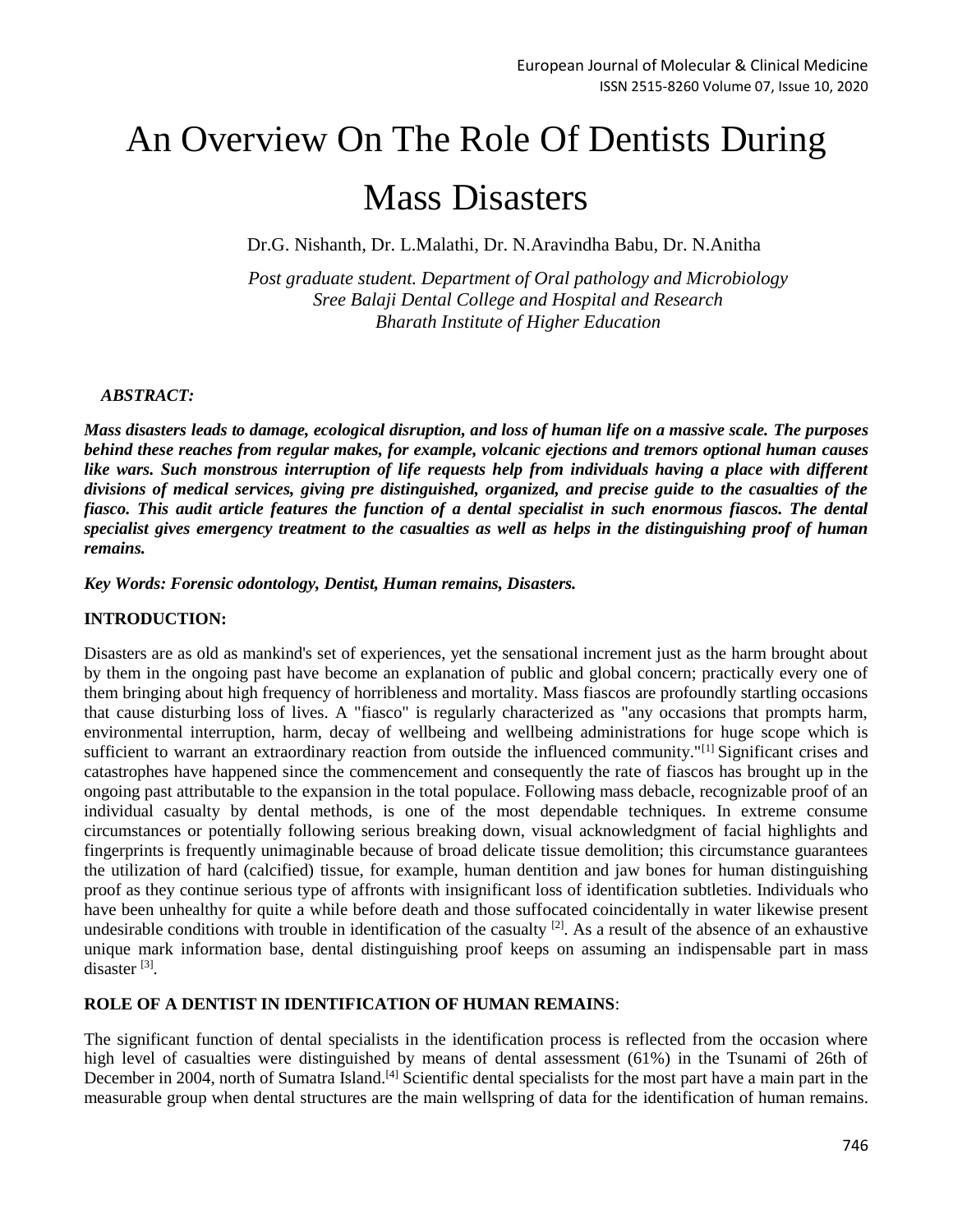The obstruction of teeth and their supporting tissues, even to fire and decay, makes them incredibly valuable for recognizable proof purposes.<sup>[5,6]</sup> For the identification of human remains, whatever recognizes one individual from another, for example, a tattoo, or a variety from ordinariness, turns out to be essential to the measurable group, extraordinarily helping the identifying process.[7] These varieties, dissected by dental analysts, can possibly prompt a positive identification.<sup>[8]</sup> The most regular examination performed, is the near assessment used to set up with conviction that the remaining parts of the expired and the individual spoke to by bet mortem dental records are of a similar person. In a large portion of the creating nations, far reaching unique mark information base and complete bet mortem dental records are not looked after appropriately, hence making relative dental identification at times basic. The subsequent examination is for cases without past risk mortem records and no signs of positive character exist. Under these conditions, posthumous dental profiles finished by the measurable dental specialists recommending qualities of the individual outcome in narrowing the pursuit of the risk mortem material.<sup>[9]</sup>

The American Board of Forensic Odontologists<sup>[10]</sup> recommends only four conclusions when reporting dental identification:

(1) Positive Identification: the risk mortem and posthumous records coordinate in subtleties with no unexplainable errors

(2) Potential Identification: bet mortem and after death information have reliable highlights however because of low quality, character can't be decidedly settled

- (3) Inadequate evidence: accessible data is deficient to frame reason for the last end
- (4) Exclusion: the risk mortem and after death information are unmistakably.

#### **POSTMORTEM DENTAL PROFILING:**

Postmortem dental profiling is the cycle by which legal dental specialists limit the conceivable populace to which an expired has a place, without bet mortem dental records. Posthumous dental profile will give data on age of the deceased,<sup>[11]</sup> foundation subtleties of ancestors,<sup>[12]</sup> sex, and financial status.<sup>[13]</sup> Time of youngsters (counting fetuses and children) can be dictated by examination of tooth advancement and resulting correlation with formative diagram; precision is  $\pm 1.5$  years.<sup>[14]</sup> Periodontal malady movement, over the top wear and various rebuilding efforts, extractions, bone pathology and complex therapeutic work may bring up older individual; these exceptionally factor markers exactness rate is  $\pm 10$  to 12 years. Using aspartic acid racemization some forensic odontologists have claimed of accuracy rate  $\pm 4$ . Scanning Electron Microscope/Energy Dispersive X ray Spectroscopy (SEM EDXS), is also used to examine restorative materials including resin in relation to age determination in cases where dental status of victims cannot be determined due to damaged dentition

#### **OTHER METHODS:**

The current day DNA fingerprinting depends on polymerase chain response (PCR) that goes through hereditary intensification of Short Pair Rehashes (STR) of particular, exceptionally polymorphic areas of DNA. This aides for contrasting DNA from jaws, teeth and remaining pieces of unidentified cadaver with a known bet mortem test from blood, hair, fabrics, cervical smear, or biopsy specimen.<sup>[15]</sup> Finally the idea of the mishap, the level of dental injury, the frequency of dental treatment and the accessibility of dental records chooses the achievement pace of dental recognizable proof.

#### **CONCLUSION:**

The part of a dental specialist during mass fiasco is very much characterized in other created nations when contrasted with India. The job must be distinguished, portrayed, and relegated alongside legitimate preparing to